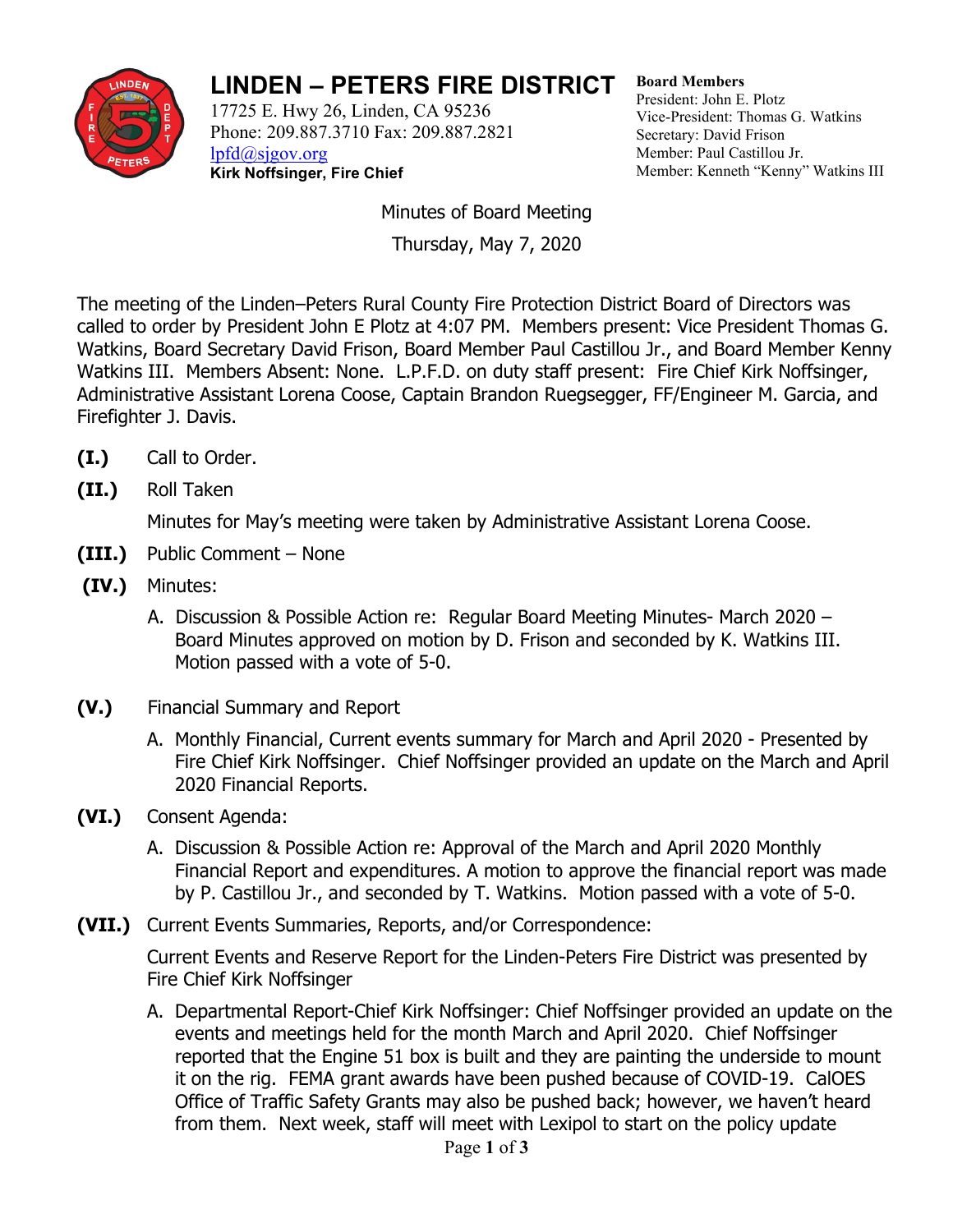process. Summer Help recruitment is now open. Captain Mojalli is working on putting together a flyer to sell the old Engine 51. In preparation of the dry hot weather, Fire Prevention Office Lt. Dahlenburg will send out weed abatement notices this week. San Joaquin County EMS contract has been extended through July. Succession planning has been put on hold due to Covid-19; however, the committee will revisit scheduling an in-person meeting once Covid-19 social distancing requirements are suspended.

B. Union Report – None

## **(VIII.)** New Business

- A. Discussion & Possible Action re: Website & Email Hosting Options Approval to contract with Network Solutions to host both website and email for an annual cost of \$1,441 with first year start up fees of \$3,990 approved on motion by K. Watkins III and seconded by D. Frison. Motion passed with a vote of 5-0.
- B. Discussion & Possible Action re: CALOES Project Assurances for Federal Assistance Approval of CALOES Project Assurances for Federal Assistance approved on motion by K. Watkins III and seconded by D. Frison. Motion passed with a vote of 5-0.
- C. Discussion & Possible Action re: CALOES Designation of Applicant's Agent Approval of CALOES Designation of Applicant's Agent approved on motion by K. Watkins III and seconded by D. Frison. Motion passed with a vote of 5-0.
- D. Discussion & Possible Action re: FY 2020-FY 2021 Preliminary Budget Chief Noffsinger provided the FY 2020-FY 2021 Preliminary Budget to the Board. He noted that the Budget will need to be approved at the June meeting. The Board directed Chief Noffsinger to consult with Accountant Mark Croce regarding setting up a Trust or paying a lump sum to CalPERS for the District's Unfunded Retirement Liability. The Board would like more information on which option would reduce the District's overall liability.

Board Secretary D. Frison made a motion to add Approval of Participation in San Joaquin County Special Teams to the Agenda seconded by K. Watkins III. Motion passed with a vote of 5-0.

- E. Discussion & Possible Action re: Approval of Participation in San Joaquin County Special Teams Approval of Participation in San Joaquin County Special Teams approved on motion by T. Watkins and seconded by K. Watkins III.
- **(IX.)** Unfinished Business None
- **(X.)** Board Questions and Comments None
- **(XI.)** Closed Session None
- **(XII.)** Adjournment:Motion made by P. Castillou Jr. and seconded by D. Frison to adjourn the meeting. Vote in favor 5-0. Motion carried and so ordered at 4:43 pm.